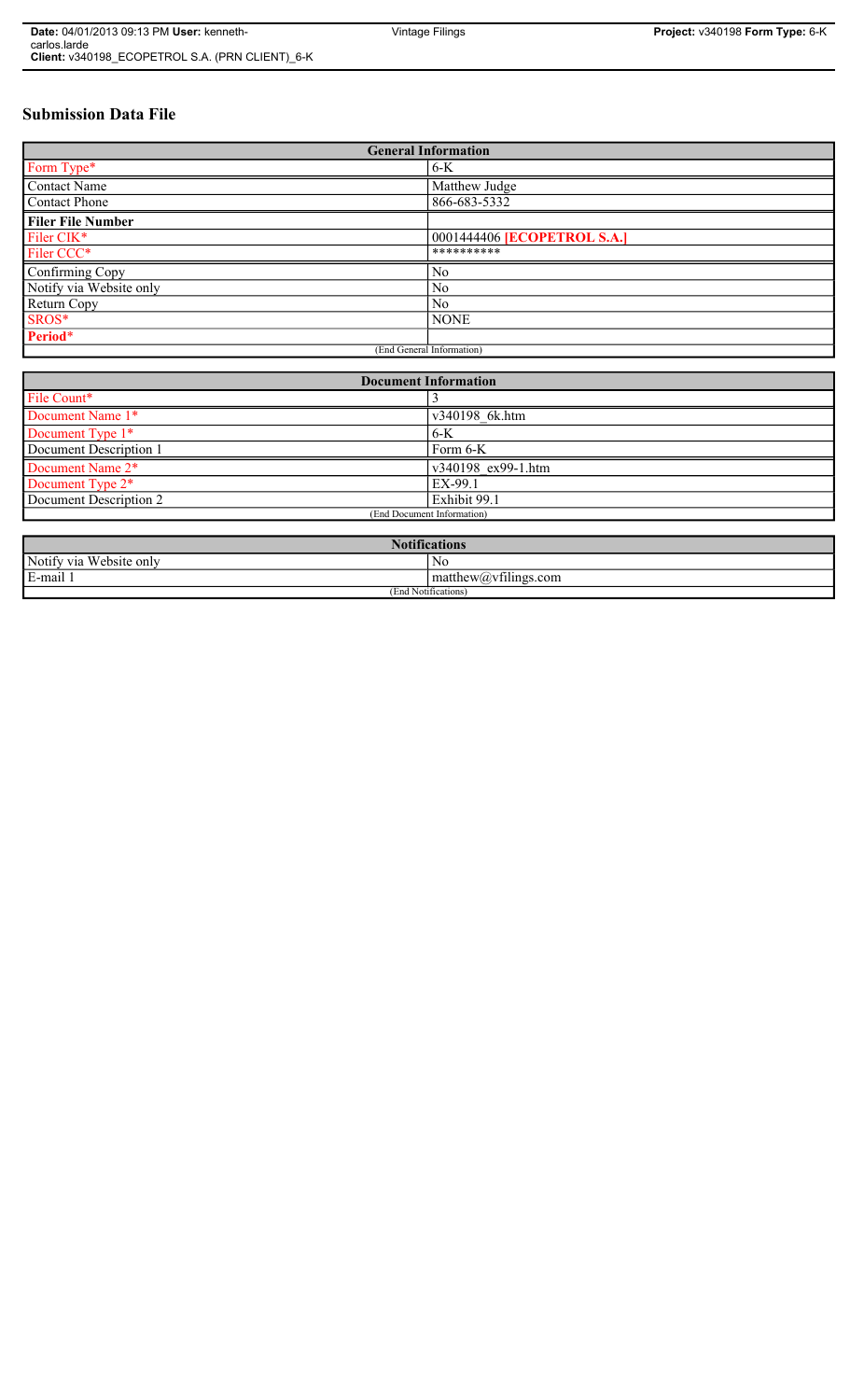### **SECURITIES AND EXCHANGE COMMISSION Washington, D.C. 20549**

#### **FORM 6-K REPORT OF FOREIGN PRIVATE ISSUER PURSUANT TO RULE 13a-16 OR 15d-16 OF THE SECURITIES EXCHANGE ACT OF 1934**

April, 2013

Commission File Number: 333-153452

**ECOPETROL S.A.**

*(Exact name of registrant as specified in its Charter)*

Carrera 7 No. 37 – 69 BOGOTA – COLOMBIA

*(Address of registrant's principal executive offices)*

Indicate by check mark whether the registrant files or will file annual reports under cover Form 20-F or Form 40-F.

Form 20-F  $\boxtimes$  Form 40-F  $\Box$ 

Indicate by check mark if the registrant is submitting the Form 6-K in paper as permitted by Regulation S-T Rule 101(b)(1):

 $Yes$   $\Box$   $No$   $X$ 

Indicate by check mark if the registrant is submitting the Form 6-K in paper as permitted by Regulation S-T Rule 101(b)(7):

 $Yes$   $\square$ 

Indicate by check mark whether by furnishing the information contained in this Form, the registrant is also thereby furnishing the information to the Commission pursuant to Rule 12g3-2(b) under the Securities Exchange Act of 1934.

 $Yes$   $\Box$ 

If "Yes" is marked, indicate below the file number assigned to the registrant in connection with Rule 12g3-2(b): 82- N/A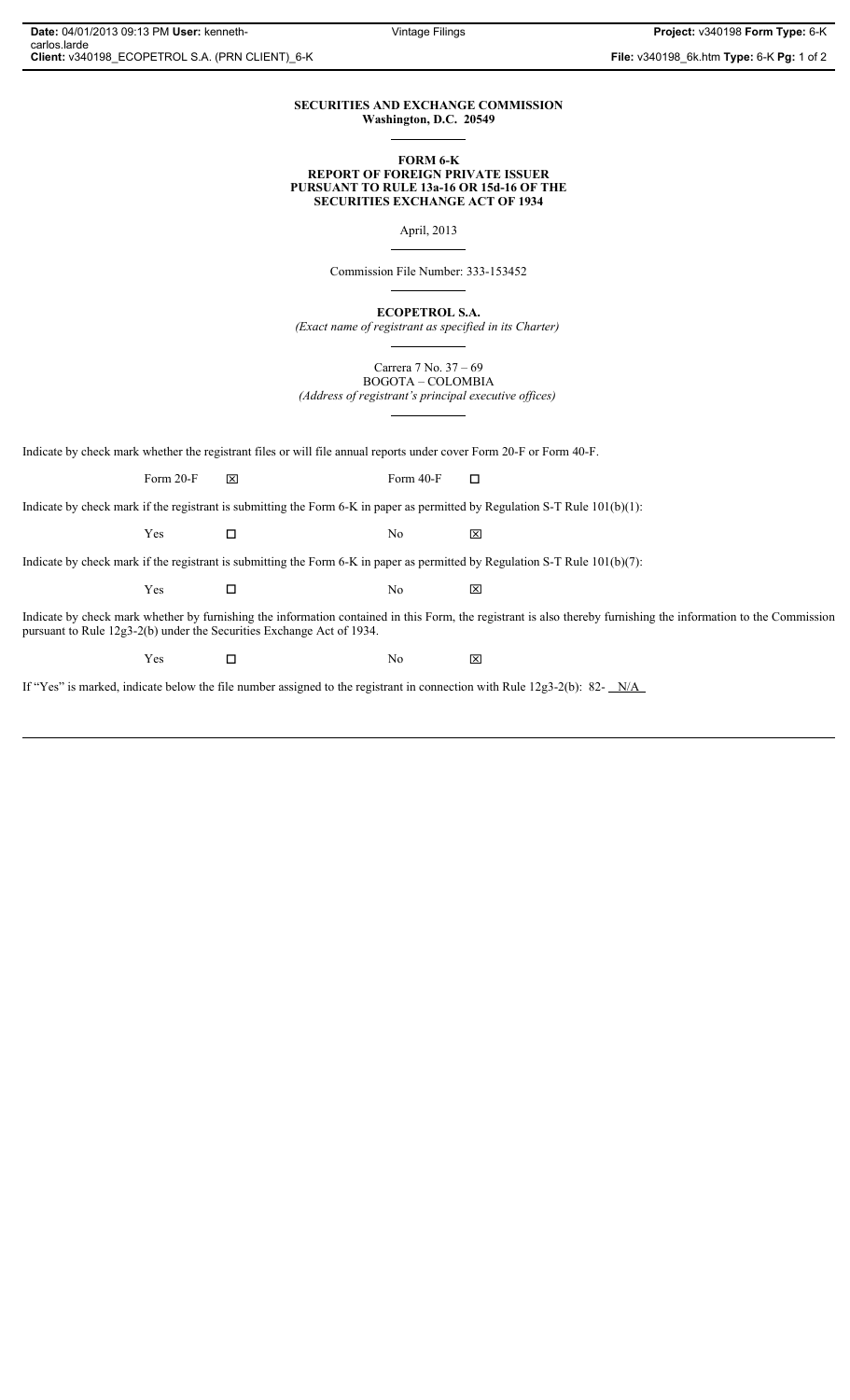| Date: 04/01/2013 09:13 PM User: kenneth-        |  |
|-------------------------------------------------|--|
| carlos.larde                                    |  |
| Client: v340198 ECOPETROL S.A. (PRN CLIENT) 6-K |  |

## SIGNATURE

Pursuant to the requirements of the Securities Exchange Act of 1934, the Registrant has duly caused this report to be signed on its behalf by the undersigned, thereto duly authorized.

Date: April 1, 2013

Ecopetrol S.A.

By: /s/ Adriana M. Echeverri Name: Adriana M. Echeverri Title: Chief Financial Officer